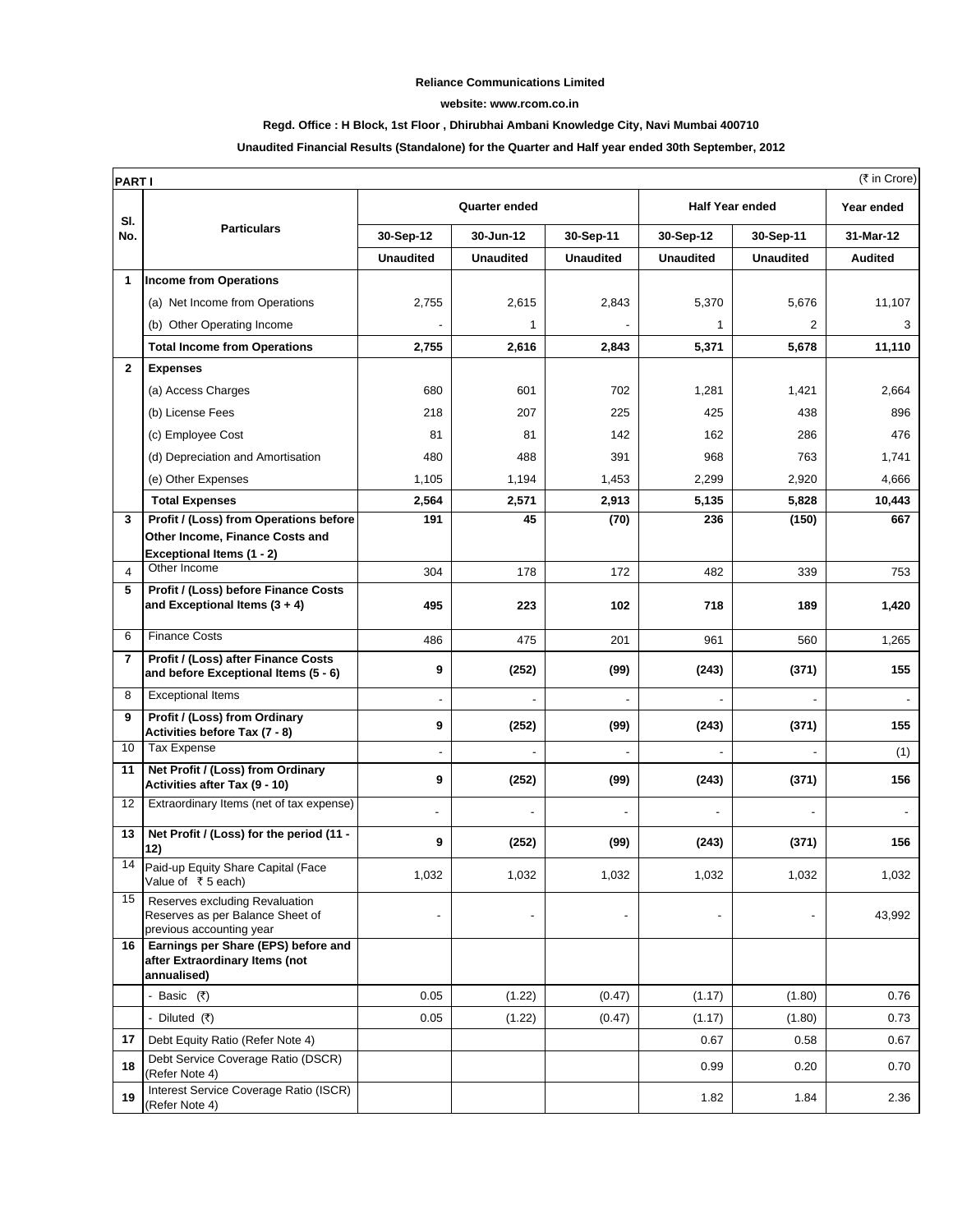| <b>PART II</b>            |                                                                                                 |                  |                  |                         |                        |                  |               |  |
|---------------------------|-------------------------------------------------------------------------------------------------|------------------|------------------|-------------------------|------------------------|------------------|---------------|--|
| <b>Select Information</b> |                                                                                                 |                  |                  |                         |                        |                  |               |  |
| A                         | <b>Particulars of Shareholding</b>                                                              |                  |                  |                         |                        |                  |               |  |
| 1                         | <b>Public Shareholding</b>                                                                      |                  |                  |                         |                        |                  |               |  |
|                           | -Number of Shares                                                                               | 663,318,324      | 663,318,324      | 663,318,324             | 663,318,324            | 663,318,324      | 663,318,324   |  |
|                           | -Percentage of Shareholding                                                                     | 32.14%           | 32.14%           | 32.14%                  | 32.14%                 | 32.14%           | 32.14%        |  |
| $\overline{2}$            | <b>Promoters and Promoter Group</b><br>Shareholding                                             |                  |                  |                         |                        |                  |               |  |
|                           | (a) Pledged / Encumbered                                                                        |                  |                  |                         |                        |                  |               |  |
|                           | - Number of Shares                                                                              | Nil              | Nil              | Nil                     | Nil                    | Nil              | Nil           |  |
|                           | - Percentage of Shares (as a % of the<br>total shareholding of promoters and<br>promoter Group) | N.A.             | N.A.             | N.A.                    | N.A.                   | N.A.             | N.A.          |  |
|                           | - Percentage of Shares (as a % of the<br>total share capital of the company)                    | N.A.             | N.A.             | N.A.                    | N.A.                   | N.A.             | N.A.          |  |
|                           | (b) Non -encumbered                                                                             |                  |                  |                         |                        |                  |               |  |
|                           | - Number of Shares                                                                              | 1,400,708,557    | 1,400,708,557    | 1,400,708,557           | 1,400,708,557          | 1,400,708,557    | 1,400,708,557 |  |
|                           | - Percentage of Shares (as a % of the<br>total shareholding of promoters and<br>promoter Group) | 100.00%          | 100.00%          | 100.00%                 | 100.00%                | 100.00%          | 100.00%       |  |
|                           | - Percentage of Shares (as a % of the<br>total share capital of the company)                    | 67.86%           | 67.86%           | 67.86%                  | 67.86%                 | 67.86%           | 67.86%        |  |
| B                         | <b>Investor Complaints</b>                                                                      |                  |                  |                         |                        |                  |               |  |
|                           | <b>Particulars</b>                                                                              |                  |                  | Quarter ended 30-Sep-12 |                        |                  |               |  |
|                           | Pending at the beginning of the quarter                                                         |                  |                  | Nil                     |                        |                  |               |  |
|                           | Received during the quarter                                                                     |                  |                  | 8                       |                        |                  |               |  |
|                           | Disposed off during the quarter                                                                 |                  |                  | 8                       |                        |                  |               |  |
|                           | Remaining unresolved at the end of the quarter                                                  |                  |                  | Nil                     |                        |                  |               |  |
|                           | Segment wise Revenue, Results and Capital Employed                                              | (₹ in Crore)     |                  |                         |                        |                  |               |  |
|                           |                                                                                                 |                  |                  |                         |                        |                  |               |  |
| SI.                       |                                                                                                 |                  | Quarter ended    |                         | <b>Half Year ended</b> |                  | Year ended    |  |
| No.                       | <b>Particulars</b>                                                                              | 30-Sep-12        | 30-Jun-12        | 30-Sep-11               | 30-Sep-12              | 30-Sep-11        | 31-Mar-12     |  |
|                           |                                                                                                 | <b>Unaudited</b> | <b>Unaudited</b> | <b>Unaudited</b>        | <b>Unaudited</b>       | <b>Unaudited</b> | Audited       |  |
| 1                         | <b>Segment Revenue</b>                                                                          |                  |                  |                         |                        |                  |               |  |
|                           | (a) Wireless                                                                                    | 2,401            | 2,133            | 2,341                   | 4,534                  | 4,688            | 9,196         |  |
|                           | (b) GEBU                                                                                        | 1,103            | 1,087            | 1,302                   | 2,190                  | 2,560            | 4,857         |  |
|                           | (c) Others / Unallocated                                                                        | 158              | 178              | 172                     | 336                    | 339              | 746           |  |
|                           | <b>Total</b>                                                                                    | 3,662            | 3,398            | 3,815                   | 7,060                  | 7,587            | 14,799        |  |
|                           | Less: Inter segment revenue                                                                     | (603)            | (604)            | (800)                   | (1,207)                | (1,570)          | (2,936)       |  |
|                           | <b>Income from Operations</b>                                                                   | 3,059            | 2.794            | 3,015                   | 5,853                  | 6,017            | 11,863        |  |
| $\overline{2}$            | <b>Segment Results</b>                                                                          |                  |                  |                         |                        |                  |               |  |
|                           | Profit / (Loss) before Tax and Finance<br>Charges from each segment                             |                  |                  |                         |                        |                  |               |  |
|                           | (a) Wireless                                                                                    | 296              | 192              | $\overline{7}$          | 488                    | (20)             | 478           |  |
|                           | (b) GEBU                                                                                        | 115              | 66               | 111                     | 181                    | 237              | 748           |  |
|                           | (c) Others / Unallocated                                                                        | 84               | (35)             | (16)                    | 49                     | (28)             | 194           |  |
|                           | <b>Total</b>                                                                                    | 495              | 223              | 102                     | 718                    | 189              | 1,420         |  |
|                           | Less : Finance Cost                                                                             | 486              | 475              | 201                     | 961                    | 560              | 1,265         |  |
|                           | Less: Exceptional Items                                                                         |                  |                  |                         |                        |                  |               |  |
|                           | Total Profit / (Loss) before Tax                                                                | 9                | (252)            | (99)                    | (243)                  | (371)            | 155           |  |
| 3                         | <b>Capital Employed</b>                                                                         |                  |                  |                         |                        |                  |               |  |
|                           | (Segment assets - Segment liabilities)                                                          |                  |                  |                         |                        |                  |               |  |
|                           | (a) Wireless                                                                                    | 29,921           | 30,396           | 30,384                  | 29,921                 | 30,384           | 31,755        |  |
|                           | (b) GEBU                                                                                        | 2,417            | 1,762            | 3,251                   | 2,417                  | 3,251            | 1,859         |  |
|                           | (c) Others / Unallocated                                                                        | 41,804           | 43,792           | 40,646                  | 41,804                 | 40,646           | 41,376        |  |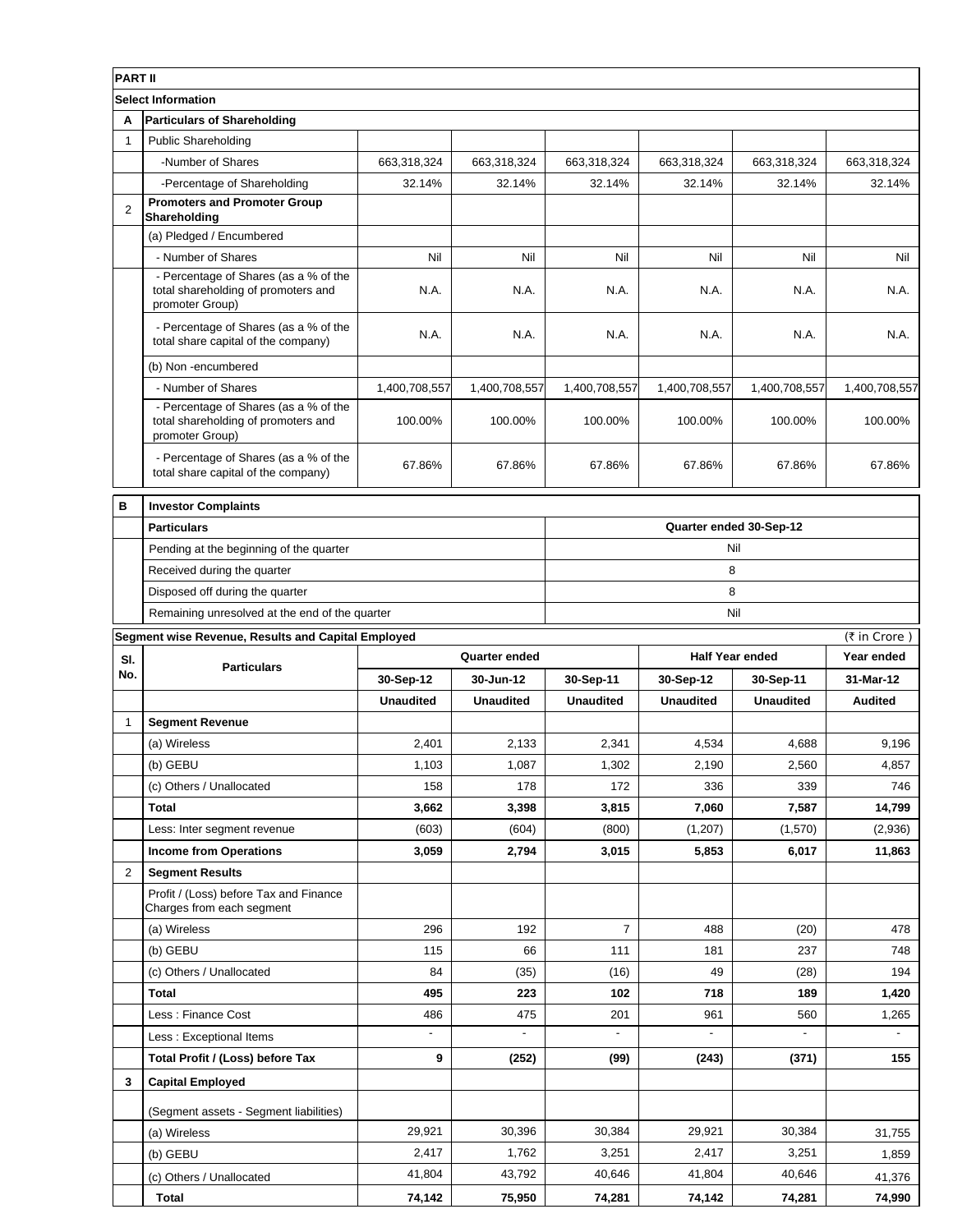|              | <b>Standalone Statement of Assets and Liabilities</b>               | (₹ in Crore)     |                |  |
|--------------|---------------------------------------------------------------------|------------------|----------------|--|
|              |                                                                     | As at            |                |  |
|              | <b>Particulars</b>                                                  | 30-Sep-12        | 31-Mar-12      |  |
|              |                                                                     | <b>Unaudited</b> | <b>Audited</b> |  |
| A            | <b>Equity and Liabilities</b>                                       |                  |                |  |
| 1            | <b>Shareholder's Funds</b>                                          |                  |                |  |
|              | (a) Share Capital                                                   | 1,032            | 1,032          |  |
|              | (b) Reserves and Surplus                                            | 43,334           | 44,165         |  |
|              | Sub-total - Shareholders' Fund                                      | 44,366           | 45,197         |  |
| 2            | <b>Non-Current Liabilities</b>                                      |                  |                |  |
|              | (a) Long Term Borrowings                                            | 22,717           | 23,365         |  |
|              | (b) Deferred Tax Liabilities (Net)                                  |                  |                |  |
|              | (c) Other Long Term Liabilities                                     | 157              | 169            |  |
|              | (d) Long Term Provisions                                            | 4,898            | 4,339          |  |
|              | Sub-total - Non Current Liabilities                                 | 27,772           | 27,873         |  |
| 3            | <b>Current Liabilities</b>                                          |                  |                |  |
|              | (a) Short Term Borrowings                                           | 4,852            | 4,506          |  |
|              | (b) Trade Payables                                                  | 3,111            | 1,150          |  |
|              | (c) Other Current Liabilities                                       | 5,462            | 4,707          |  |
|              | (d) Short Term Provisions                                           | 2,344            | 2,572          |  |
|              | <b>Sub-total - Current Liabilities</b>                              | 15,769           | 12,935         |  |
|              | <b>Total Equity and Liabilities</b>                                 | 87,907           | 86,005         |  |
| B            | <b>Assets</b>                                                       |                  |                |  |
| 1            | <b>Non Current Assets</b>                                           |                  |                |  |
|              | (a) Fixed Assets                                                    | 37,284           | 38,149         |  |
|              | (b) Non Current Investments                                         | 31,889           | 31,889         |  |
|              | (c) Foreign Currency Monetary Item<br><b>Translation Difference</b> | 623              | 299            |  |
|              | (d) Long Term Loans and Advances                                    | 4,294            | 4,318          |  |
|              | <b>Sub-total - Non Current Assets</b>                               | 74,090           | 74,655         |  |
| $\mathbf{2}$ | <b>Current Assets</b>                                               |                  |                |  |
|              | (a) Current Investment                                              | 32               |                |  |
|              | (b) Inventories                                                     | 298              | 329            |  |
|              | (c) Trade Receivables                                               | 2,395            | 1,932          |  |
|              | (d) Cash and Bank balances                                          | 327              | 178            |  |
|              | (e) Short Term Loans and Advances                                   | 8,267            | 6,800          |  |
|              | (f) Other Current Assets                                            | 2,498            | 2,111          |  |
|              | <b>Sub-total - Current Assets</b>                                   | 13,817           | 11,350         |  |
|              | <b>Total Assets</b>                                                 | 87,907           | 86,005         |  |